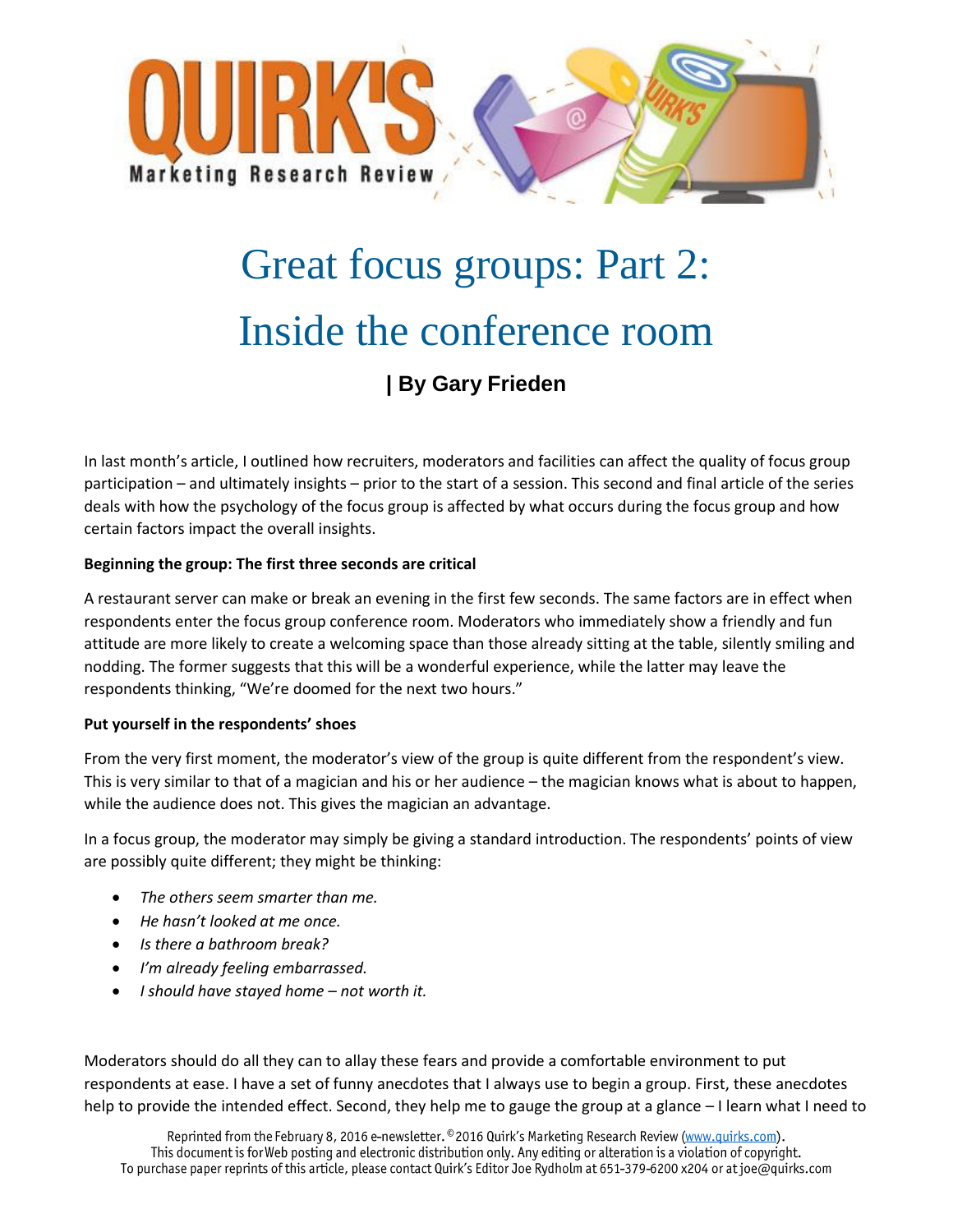know about many of the respondents during this initial byplay and how to interact with them. All of this needs to be done while remembering to consider the situation as the respondents perceive it.

## **Probing without monotony**

Respondents are pretty sharp. They know the signs of someone digging deeper with the same probes: "And why is that?" and "Please explain more." When used often, respondents tune them out.

Find alternative ways to probe the "why" question. I've found that a bit of theater helps. Sometimes I take a sip of coffee as they are explaining their thoughts, with my eyes imploring them to tell me while I'm drinking up their thoughts. I smile, nod my head and take a sip, which leads to respondents adding more to what they are saying. Sometimes, there is nothing in my cup! They need not know that, however – it's our secret.

Find your own comfortable ways of probing without having to ask the same question over and over again.

If moderators understand marketing research – and specifically the objectives at hand – they will work to ask the right questions at key moments. Experienced moderators know when to detour from the discussion guide to mine for surprise gems as they probe deeper for hidden insight.

### **Moderating like a movie**

A great focus group has the properties of a fabulous movie. Do movies use one still camera shot throughout? Of course not! There are different scenes. Close-ups. New angles. The moderator should be active, engaging the respondents. Moderators who sit in a chair for two hours do not realize the potential of maintaining respondents' interests. Moderators should move around, speak to respondents from different vantage points and allow each person to see them close up. This will keep the group interest strong, thereby generating deeper insights.

### **Respondents are people too**

Respondents don't agree to look or feel foolish. Embarrassing respondents does not result in good insights nor does it foster general goodwill. Several years ago, one respondent actually left the group because he thought his responses were not worthy or important – he felt that others' comments were more useful than his. From this, I learned that how questions are framed – as well as the moderator's reaction to responses – can make or break the group dynamics. If the moderator responds with, "No, that's not quite right – who else would like to answer," the person responding might feel sad and, as a result, not answer in the future. I now instead ask, "How many of you might feel comfortable telling us what such-and-such means (or how it works)?" This way, if no one volunteers, the clients have their answer without anyone feeling embarrassed!

This also plays into the moderator or client's desire to use the latest, sexiest projective technique or other visual technique designed to gather insights. I'm all for using these as long as respondents' feelings are kept in mind. Some respondents are not comfortable forming a team with the person sitting next to them, designing the next widget. I don't put them in that position. If they'd rather sit it out, that is their prerogative. Respondents don't sign up to feel uncomfortable.

## **Don't overlook tent cards**